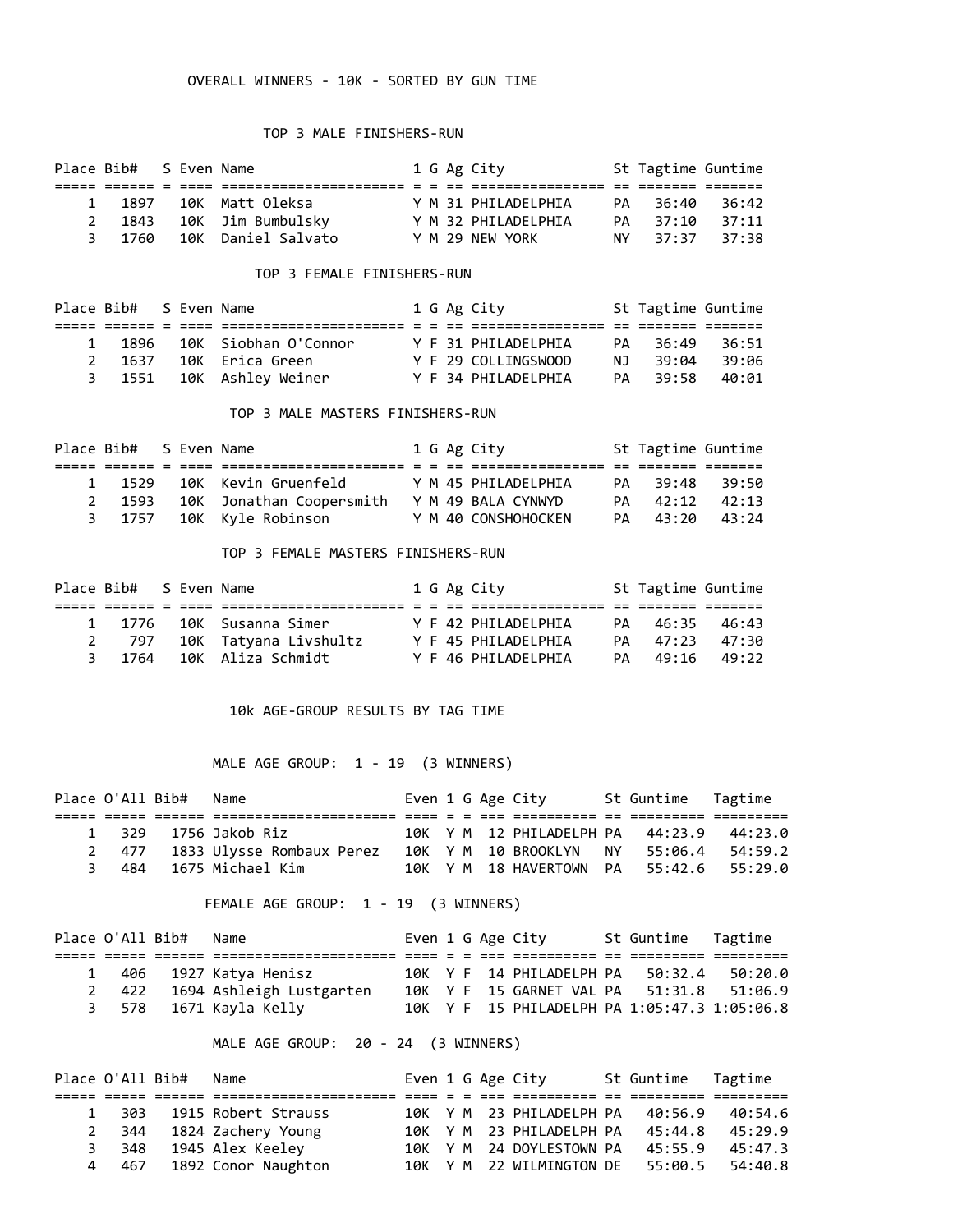5 470 1546 Joshua Goldstein 10K Y M 23 VOORHEES NJ 54:47.5 54:44.0

FEMALE AGE GROUP: 20 - 24 (3 WINNERS)

|              | Place O'All Bib# | Name                        | Even 1 G Age City |  |                          |    | St Guntime Tagtime |         |
|--------------|------------------|-----------------------------|-------------------|--|--------------------------|----|--------------------|---------|
|              |                  |                             |                   |  |                          |    |                    |         |
| $\mathbf{1}$ |                  | 356 1905 Katherine Robb     |                   |  | 10K Y F 23 PHILADELPH PA |    | 46:50.0            | 46:39.1 |
|              |                  | 2 373 1560 Brittany Baker   |                   |  | 10K Y F 23 SWEDESBORO NJ |    | 48:32.7            | 48:12.3 |
|              |                  | 3 378 1531 Jackie Pignataro |                   |  | 10K Y F 24 PHILADELPH PA |    | 48:34.8            | 48:26.4 |
|              | 4 430            | 1558 Helena Apostolou       |                   |  | 10K Y F 24 ELIZABETHT PA |    | 52:12.6            | 51:56.2 |
|              |                  | 5 476 1850 Katie Cooke      |                   |  | 10K Y F 24 WATERLOO      | ON | 55:07.6            | 54:58.4 |

MALE AGE GROUP: 25 - 29 (3 WINNERS)

|             | Place O'All Bib# | Name                        | Even 1 G Age City |  |                                  | St Guntime Tagtime |         |
|-------------|------------------|-----------------------------|-------------------|--|----------------------------------|--------------------|---------|
|             |                  |                             |                   |  |                                  |                    |         |
|             |                  | 1 295 1911 Evan Skalski     |                   |  | 10K Y M 28 PHILADELPH PA 39:31.9 |                    | 39:30.8 |
| $2^{\circ}$ |                  | 300 1547 Tony Li            |                   |  | 10K Y M 26 CROYDON PA 40:33.7    |                    | 40:29.5 |
|             | 304<br>3         | 1563 Ben Barnhart           |                   |  | 10K Y M 25 LANSDALE PA 40:57.9   |                    | 40:54.9 |
| 4           | 314              | 1838 Michael Anderson       |                   |  | 10K Y M 28 PHILADELPH PA 42:31.1 |                    | 42:24.7 |
|             |                  | 5 318 1535 Connor Stapleton |                   |  | 10K Y M 25 PHILADELPH PA 43:43.6 |                    | 43:39.6 |

FEMALE AGE GROUP: 25 - 29 (3 WINNERS)

|             |       | Place O'All Bib# Name |                         |  |  | Even 1 G Age City                | St Guntime Tagtime |         |
|-------------|-------|-----------------------|-------------------------|--|--|----------------------------------|--------------------|---------|
|             |       |                       |                         |  |  |                                  |                    |         |
| $1 \quad$   | 308   |                       | 1532 Madelena Rizzo     |  |  | 10K Y F 27 PHILADELPH PA 41:17.1 |                    | 41:12.8 |
| $2^{\circ}$ | 351   |                       | 1836 Rachel Wolfheimer  |  |  | 10K Y F 26 PHILADELPH PA         | 46:13.5            | 46:09.9 |
|             | 3     |                       | 403 1906 Lesley Sagalow |  |  | 10K Y F 29 PHILADELPH PA         | 50:24.1            | 50:16.4 |
| 4           | 410   |                       | 1648 Andrea Hill        |  |  | 10K Y F 27 NORTH WALE PA         | 50:30.7            | 50:27.1 |
|             | 5 451 |                       | 1640 Megan Hall         |  |  | 10K Y F 26 ALLENTOWN PA          | 53:50.7            | 53:30.1 |

MALE AGE GROUP: 30 - 34 (3 WINNERS)

|   | Place O'All Bib# | Name                    | Even 1 G Age City |  |                                  | St Guntime Tagtime |         |
|---|------------------|-------------------------|-------------------|--|----------------------------------|--------------------|---------|
|   |                  |                         |                   |  |                                  |                    |         |
|   | 1 291            | 1530 Dieter Moens       |                   |  | 10K Y M 31 PHILADELPH PA 38:43.3 |                    | 38:40.7 |
|   |                  | 2 297 1946 John Elicker |                   |  | 10K Y M 32 PHILADELPH PA         | 40:00.6            | 39:52.3 |
|   | 3.               | 306 1516 Lou Klein      |                   |  | 10K Y M 30 PHILADELPH PA 41:08.8 |                    | 41:07.3 |
| 4 | 307              | 1568 Mikey Biffel       |                   |  | 10K Y M 33 DOWNINGTOW PA 41:11.0 |                    | 41:07.9 |
|   | 5 313            | 1849 David Collins      |                   |  | 10K Y M 34 PHILADELPH PA 42:25.1 |                    | 42:21.9 |

FEMALE AGE GROUP: 30 - 34 (3 WINNERS)

| Place O'All Bib# | Name                      |  |  | Even 1 G Age City                | St Guntime Tagtime |         |
|------------------|---------------------------|--|--|----------------------------------|--------------------|---------|
|                  |                           |  |  |                                  |                    |         |
|                  | 1 305 1550 Kim Stoveld    |  |  | 10K Y F 30 PHILADELPH PA 41:02.0 |                    | 40:59.3 |
|                  | 2 311 1528 Emily Babay    |  |  | 10K Y F 31 PHILADELPH PA 41:48.0 |                    | 41:45.9 |
|                  | 3 325 1642 Carlie Hanson  |  |  | 10K Y F 33 PHILADELPH PA         | 44:06.1            | 43:59.8 |
| 4 354            | 1697 Kacy Manahan         |  |  | 10K Y F 31 MORRISTOWN NJ         | 46:43.0            | 46:32.7 |
|                  | 5 383 1866 Rachel Gilbert |  |  | 10K Y F 33 SPRINGFIEL PA 48:55.6 |                    | 48:45.7 |

MALE AGE GROUP: 35 - 39 (3 WINNERS)

|   | Place O'All Bib# | Name                       |  |  | Even 1 G Age City                |      | St Guntime Tagtime |         |
|---|------------------|----------------------------|--|--|----------------------------------|------|--------------------|---------|
|   |                  | --------------             |  |  |                                  |      |                    |         |
|   | 1 285            | 1621 Jos Ferreira          |  |  | 10K Y M 37 PHILADELPH PA 38:05.7 |      |                    | 38:03.9 |
| 2 | 299              | 1778 Jonathan Smith        |  |  | 10K Y M 36 NEW YORK              | NY N | 40:32.2            | 40:29.4 |
|   |                  | 3 338 1900 Jeff Pastva     |  |  | 10K Y M 36 PHILADELPH PA 45:33.4 |      |                    | 45:09.8 |
|   | 4 375            | 1723 Aaron Mroz            |  |  | 10K Y M 38 PHILADELPH PA         |      | 48:28.2            | 48:13.7 |
|   | 5.               | 384 1510 Thomas Pendergast |  |  | 10K Y M 36 PHILADELPH PA 49:22.4 |      |                    | 48:57.0 |

FEMALE AGE GROUP: 35 - 39 (3 WINNERS)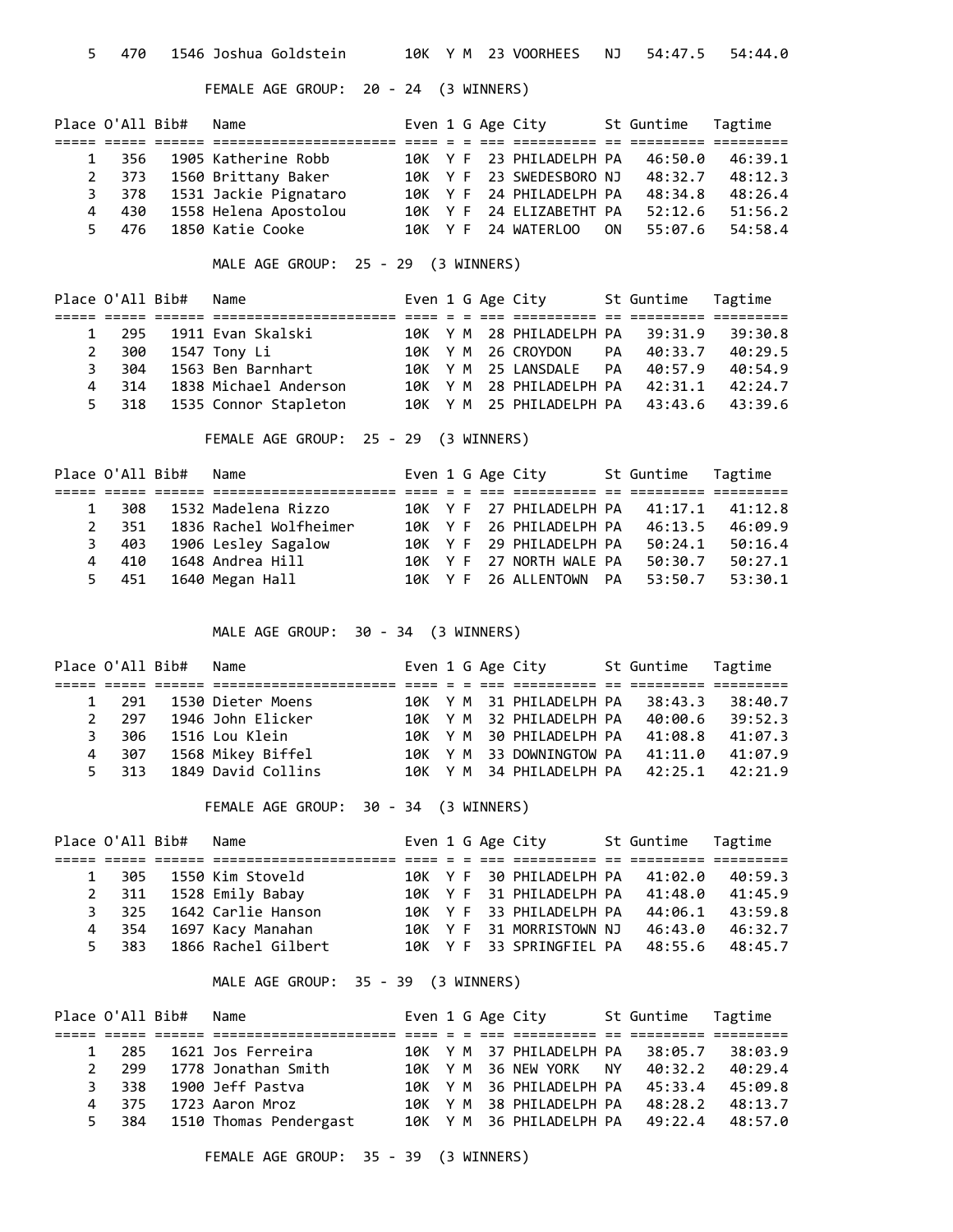|                | Place O'All Bib# Name |                              |  |  | Even 1 G Age City                | St Guntime Tagtime |                 |
|----------------|-----------------------|------------------------------|--|--|----------------------------------|--------------------|-----------------|
|                |                       |                              |  |  |                                  |                    |                 |
|                |                       | 1 345 1737 Maria Paredes     |  |  | 10K Y F 35 PHILADELPH PA 45:36.3 |                    | 45:31.1         |
| $\overline{2}$ |                       | 374 1920 Christine Weisshaar |  |  | 10K Y F 36 PHILADELPH PA 48:19.3 |                    | 48:12.4         |
|                |                       | 3 376 1533 Alayna Rosenfeld  |  |  | 10K Y F 35 ARDMORE PA            | 48:30.8            | 48:22.1         |
|                |                       | 4 394 1947 Karen Sanden      |  |  | 10K Y F 37 PHILADELPH PA 50:17.2 |                    | 49:50.3         |
|                |                       | 5 446 1707 Erin McCloskey    |  |  | 10K Y F 39 PHILADELPH PA         |                    | 53:46.6 53:20.6 |

# MALE AGE GROUP: 40 - 44 (3 WINNERS)

|             | Place O'All Bib# | Name                   |  |  | Even 1 G Age City                  | St Guntime | Tagtime |
|-------------|------------------|------------------------|--|--|------------------------------------|------------|---------|
|             |                  |                        |  |  |                                    |            |         |
|             |                  | 1 326 1682 Brian Lang  |  |  | 10K Y M 41 WYNNEWOOD PA            | 44:22.5    | 44:02.8 |
| $2^{\circ}$ | 393              | 1731 Scott Noga        |  |  | 10K Y M 41 ALLENTOWN NJ            | 50:56.8    | 49:46.0 |
| 3           | 397              | 1632 Gary Gilliam      |  |  | 10K Y M 44 SILVER SPR MD           | 51:16.8    | 50:02.8 |
| 4           | 409              | 1652 Thomas Hohenstein |  |  | 10K Y M 43 HAVERFORD PA            | 50:37.8    | 50:26.3 |
|             | 5 439            | 1567 Kenyon Benson     |  |  | 10K Y M 41 PHILADELPH PA 1:04:05.7 |            | 52:35.3 |

FEMALE AGE GROUP: 40 - 44 (3 WINNERS)

|  | Place O'All Bib# Name |                                                                                |  |  | Even 1 G Age City                            | St Guntime Tagtime |         |
|--|-----------------------|--------------------------------------------------------------------------------|--|--|----------------------------------------------|--------------------|---------|
|  |                       |                                                                                |  |  |                                              |                    |         |
|  |                       | 1 480 1879 Amy Kolk                                                            |  |  | 10K Y F 43 LEVITTOWN PA 55:37.6              |                    | 55:05.4 |
|  |                       | 2 524 1515 Debra Heim                                                          |  |  | 10K Y F 41 PHILADELPH PA 59:42.1 59:05.7     |                    |         |
|  |                       | 3 535 1808 Shannon Wallace                                                     |  |  | 10K Y F 41 WALLINGFOR PA 1:00:31.0 1:00:16.4 |                    |         |
|  |                       | 4 582 1791 Martina Thompson                                                    |  |  | 10K Y F 44 PHILADELPH PA 1:05:42.2 1:05:21.6 |                    |         |
|  |                       | 5 587 1553 Sarvelia Peralta-Duran 10K Y F 43 PHILADELPH PA 1:06:55.8 1:06:24.3 |  |  |                                              |                    |         |

MALE AGE GROUP: 45 - 49 (3 WINNERS)

| Place O'All Bib# | Name                     | Even 1 G Age City |  |                                  |    | St Guntime Tagtime |         |
|------------------|--------------------------|-------------------|--|----------------------------------|----|--------------------|---------|
|                  |                          |                   |  |                                  |    |                    |         |
| 1 424            | 1719 Leo Miller          |                   |  | 10K Y M 49 PHILADELPH PA 51:37.6 |    |                    | 51:22.1 |
| 2 431            | 1845 Steve Caddle        |                   |  | 10K Y M 49 BRONX                 | ΝY | 52:05.6            | 51:58.0 |
| 3 436            | 1840 Craig Barbieri      |                   |  | 10K Y M 48 PHILADELPH PA         |    | 52:26.8            | 52:10.5 |
| 4 440            | 1678 Srirama Koyyalamudi |                   |  | 10K Y M 47 DOWNINGTOW PA         |    | 53:10.1            | 52:38.4 |
| 5 462            | 1520 James Andrews       |                   |  | 10K Y M 47 PHILADELPH PA         |    | 54:40.8            | 54:20.0 |

FEMALE AGE GROUP: 45 - 49 (3 WINNERS)

|               | Place O'All Bib# | Name                          | Even 1 G Age City |  |                                              | St Guntime Tagtime |         |
|---------------|------------------|-------------------------------|-------------------|--|----------------------------------------------|--------------------|---------|
|               |                  |                               |                   |  |                                              |                    |         |
|               | 1 423            | 1591 Susan Clifford           |                   |  | 10K Y F 48 PHILADELPH PA 51:22.2             |                    | 51:10.5 |
| $\mathcal{P}$ | 450              | 1934 Alicia Bonner            |                   |  | 10K Y F 46 HAVERFORD PA                      | 53:35.7            | 53:29.6 |
|               | 3 506            | 1767 Karen Schonewise         |                   |  | 10K Y F 49 CLARKSBORO NJ                     | 57:59.5            | 57:32.5 |
|               | 4 527            | 1696 Nicole Maloy             |                   |  | 10K Y F 45 PHILADELPH PA 59:44.9 59:26.8     |                    |         |
|               |                  | 5 544 1620 Cristina Fernandez |                   |  | 10K Y F 45 PHILADELPH PA 1:02:36.9 1:02:12.2 |                    |         |

MALE AGE GROUP: 50 - 54 (3 WINNERS)

|                | Place O'All Bib# | Name                  | Even 1 G Age City |  |                          | St Guntime | Tagtime |
|----------------|------------------|-----------------------|-------------------|--|--------------------------|------------|---------|
|                |                  |                       |                   |  |                          |            |         |
|                | 1 379            | 1588 Haiying Chen     |                   |  | 10K Y M 51 CONSHOHOCK PA | 48:38.1    | 48:27.4 |
| $\mathbf{2}$   | 385              | 1877 Craig Keefer     |                   |  | 10K Y M 54 PHILADELPH PA | 49:21.2    | 49:11.8 |
| 3.             | 407              | 1928 Witold Henisz    |                   |  | 10K Y M 50 PHILADELPH PA | 50:32.9    | 50:20.5 |
| $\overline{4}$ | 441              | 1922 Jon Chucas       |                   |  | 10K Y M 50 COLLINGSWO NJ | 53:09.4    | 52:41.2 |
|                | 5 453            | 1740 Peter Pellegrino |                   |  | 10K Y M 52 NORRISTOWN PA | 53:50.4    | 53:38.3 |

FEMALE AGE GROUP: 50 - 54 (3 WINNERS)

|  | Place O'All Bib# Name |                           |  |  | Even 1 G Age City                            | St Guntime Tagtime     |  |
|--|-----------------------|---------------------------|--|--|----------------------------------------------|------------------------|--|
|  |                       |                           |  |  |                                              |                        |  |
|  |                       | 1 539 1559 Sylvie Ashby   |  |  | 10K Y F 50 WEST CHEST PA 1:02:01.2 1:01:46.7 |                        |  |
|  |                       | 2 605 1700 Wanda Martinez |  |  | 10K Y F 53 BERLIN                            | NJ 1:09:25.3 1:09:00.6 |  |